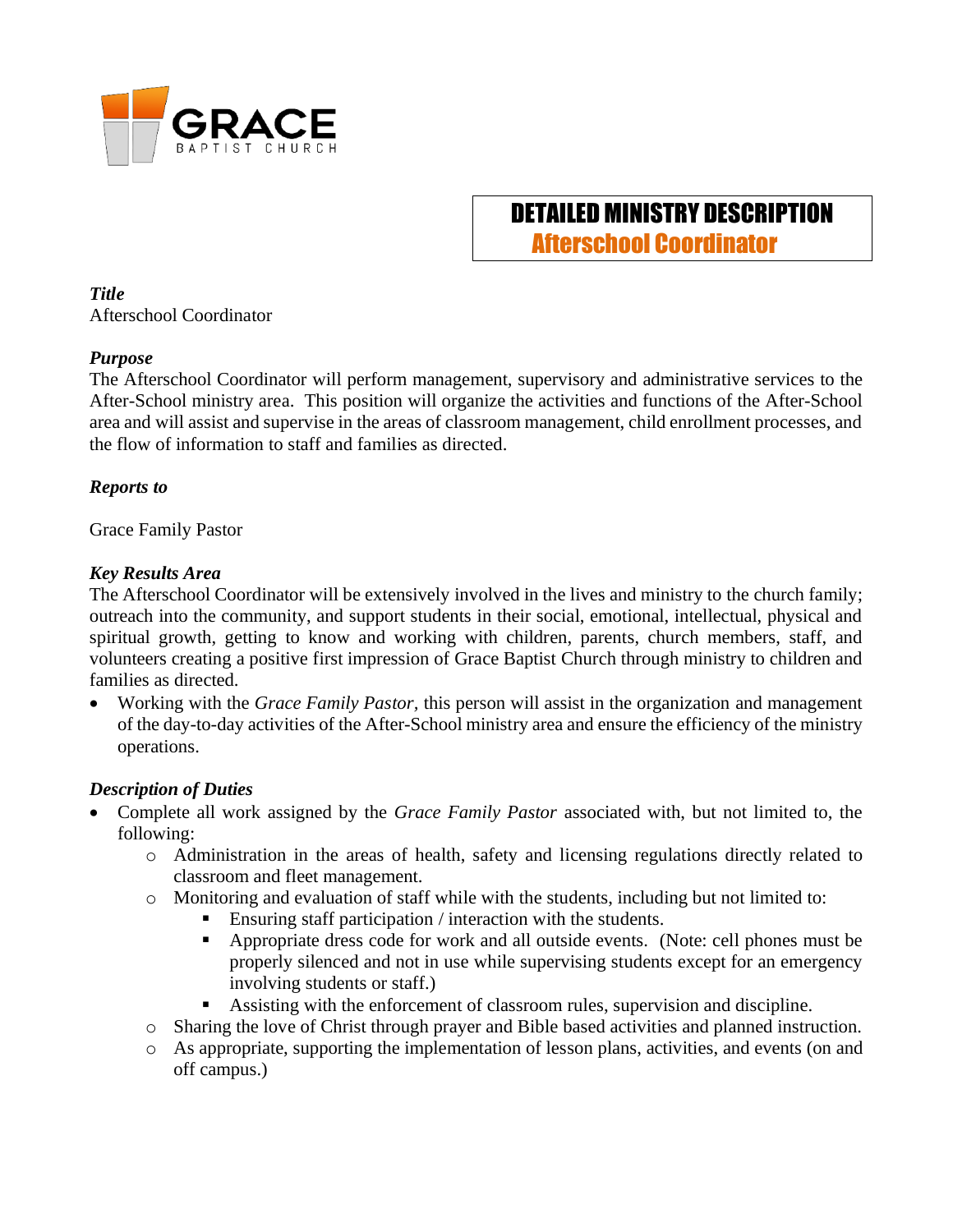- o Maintaining up-to-date records with emphasis on attendance, fees, admission, and children's health history records.
- o Preparing and conducting staff meetings.
- o Arranging for facility work and maintenance as needed in coordination with Grace Baptist Church Facilities Department.
- o Recruiting After School workers as well as providing training to ensure standards are continually met.
- Maintaining the After School yearly calendar. Distribution to staff as appropriate.
- Assisting in the implementation of policies pertaining to admission, attendance, fees and educational goals.
- Advertising and promoting the After- School program to enhance enrollment.
- Assisting in the planning for parent orientation and, as directed, maintaining on-going communication with parents through email, phone calls, publications and approved social media.
- Maintaining the After-School safety program, including fire drills, severe weather and evacuation procedures.
- Working with the *Grace Family Pastor*, plan and organize field trip activities along with ensuring adequate staff coverage for these events.
- Providing input into the preparation of individual ministry area communication (reports, correspondence, flyers and other printed material) with attention to accuracy and detail.
- Preserving a supportive and cooperative working atmosphere using appropriate means to air problems and complaints referring and informing the supervisor on a regular basis.
- Working with the Supervisor and the Food Services Director, plan and oversee meals and snacks along with ensuring all facilities are clean when finished and food properly stored.
- As appropriate, assisting in the preparation of classrooms for student activities.
- Analyzing current systems / processes and bringing forward suggestions for improvements.
- Maintaining professional conduct and attitudes with children, staff, parents and volunteers.
- Operating a personal computer and other related equipment as appropriate.
- Attending weekly staff meetings and any other meetings and training seminars as directed.

## *We Want – Must Haves*

- A demonstrated ability to maintain all sensitive confidential church, student, and family information.
- Must be a follower of Jesus Christ and have a lifestyle that demonstrates obedience.
- A member of Grace Baptist Church, preferred.
- Committed to the core values of the church.
- Committed to Biblical tithing (a minimum of 10% of gross income).
- Good relational skills for relating to parents, staff, volunteers, members, guests and pastoral staff.
- A heart for working with children and seeing them grow in their understanding of God through Bible stories, songs and prayer, along with treating each child with dignity and respect.
- Ability to identify and resolve problems in a timely manner and able to perform services independently, without direct supervision, as well as work cohesively within a team environment.
- A positive attitude at all times and poise under pressure.
- Up-to-date certifications in the area of Pediatric CPR and First Aid.
- Self-motivated, flexible, and willing to assist in the implementation of new policies and procedures.
- Knowledge and principles of preparing correspondence, forms, reports, office organization, office equipment, record-keeping and filing systems.
- High attention to detail and accuracy with complete follow through.